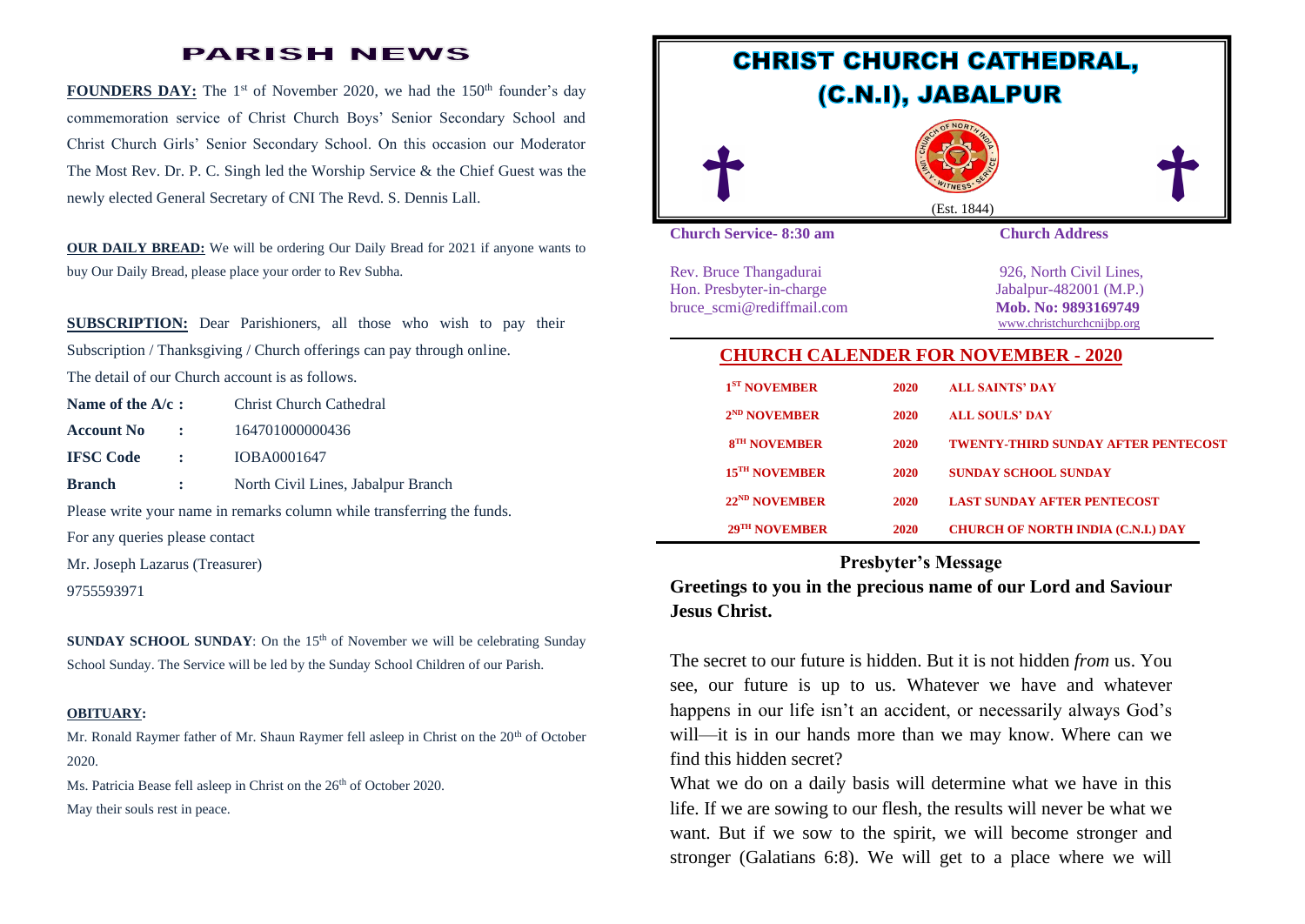confidently stand our ground, resist the enemy, and receive more from God—no matter what comes our way.

#### You have a decision to make.

[Proverbs 8:34-35](https://biblia.com/bible/nkjv/Prov%208.34-35) says, "Blessed is the man who listens to me, watching DAILY at my gates, waiting at the posts of my doors. For whoever finds me finds life, and obtains favor from the Lord".

In other words, an anointed daily routine produces **glorious results**. If you want to put an end to being defeated or discouraged, or going around the same mountain over and over—it's time to take your faith to a higher level. When you establish the habits of strong Christians in your life, it will keep you strong, protect you from the enemy, and catapult you to VICTORY.

### **Habit No. 1: Strong Christians Feed Their Spirit**

This verse says we cannot live on just food for our body—we need food for our spirit, too. A strong Christian knows the reality and severity of the works of the devil and understands the importance of developing a strong spirit to resist him.

**How do you feed our spirit?** By reading God's Word. Every Day. Strong Christians know one snack each week (church on Sunday) isn't enough to sustain us through the trials that would come our way [\(John 16:33\)](https://www.biblegateway.com/passage/?search=John+16%3A33). We need daily the power of the Holy Spirit to stand on top of every trial in a victory stance.

## **Habit No. 2: Strong Christians Build Their Faith**

Faith is our responsibility. It isn't God's, it isn't your pastor's, and it isn't your spouse's. The only one who can guarantee that you enjoy a strong faith is YOU. God has given you the tools you need to develop a strong faith—the kind of faith that moves mountains, shuts the mouths of lions, quenches the flames of fire, turns weakness to strength, and puts whole armies to flight [\(Hebrews 11:33-34\)](https://www.biblegateway.com/passage/?search=Hebrews+11%3A33-35&version=NLT).

How do you build that kind of faith? By **hearing** the Word of God again and again. [\(Romans 10:17\)](https://www.biblegateway.com/passage/?search=Romans+10%3A17&version=NKJV). Feeding your faith is the seed; hearing it again and again is how you water the seed and build faith. Just as with natural muscles, repetition is the key to building strong faith. To build your faith, try implementing some of these ideas into your daily routine:

As you feed your spirit, remember that faith comes by hearing, but so does doubt. So, what are you listening to? What is the news telling you? What are your friends telling you? Guard the precious Word you've sown into your heart by refusing to consume anything contrary.

When you build your faith by hearing the Word on a daily basis, truth will come, faith will come and then—VICTORY will come.

## **Habit No. 3: Strong Christians Speak the Word**

You've heard the saying, *You are what you eat*. But the Bible says, in essence, *You are what you speak* [\(Mark 11:23\)](https://www.biblegateway.com/passage/?search=Mark+11%3A23&version=NKJV).

Strong Christians speak the Word and *only* the Word over their lives and the lives of those around them. They know it is often a matter of life and death. And, they don't intend to waste the power and authority Jesus provided for them.

To get to a place where you speak the Word over every situation, work on mastering the first two habits. By putting God's Word in your heart on a daily basis, *speaking* His Word will help you to face any situation, which means you will react with an automatic, predictable response—FAITH.

When a trial comes your way, don't get worried and disheartened. When the devil tempted Jesus, He answered back [\(Matthew 4:1-](https://www.biblegateway.com/passage/?search=Matthew+4%3A1-11) [11\)](https://www.biblegateway.com/passage/?search=Matthew+4%3A1-11). How did He answer? With the Word and the Word *only*. When He came across a fig tree that didn't produce, He didn't just accept it—He talked to it [\(Mark 11:12-14\)](https://www.biblegateway.com/passage/?search=Mark+11%3A12-14&version=NLT). God uses words to "call those things which be not as though they were" [\(Romans](https://biblia.com/bible/nkjv/Rom%204.17)  [4:17,](https://biblia.com/bible/nkjv/Rom%204.17)), and we need to do the same.

No matter what you're faced with, speak healing, speak blessing, speak abundance, speak forgiveness, speak peace. Speak the Word again and again and again and again. Fire off Scripture like a machine gun. Confess God's Word in faith—it will change your life.